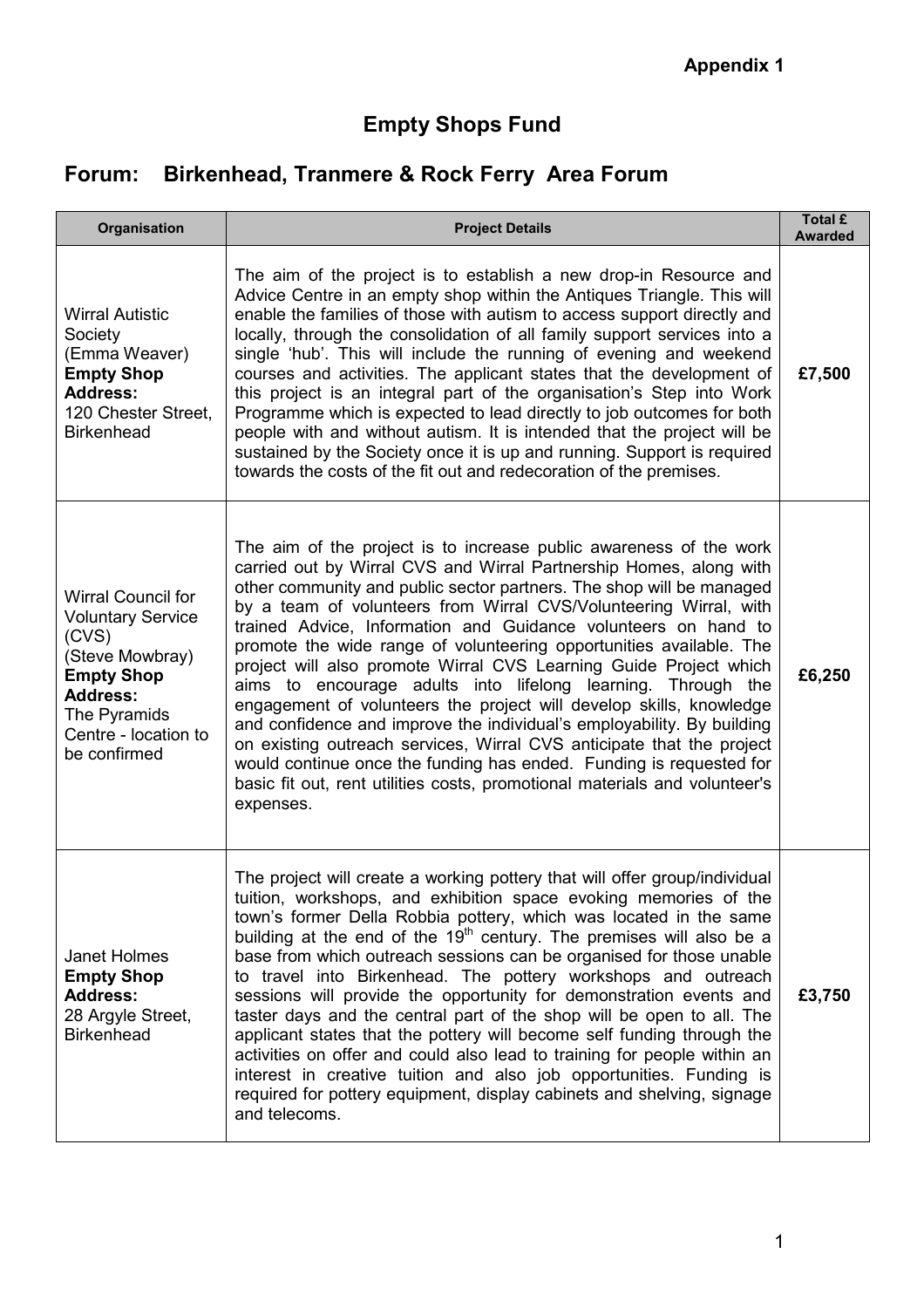| <b>Organisation</b>                                                                                                                           | <b>Project Details</b>                                                                                                                                                                                                                                                                                                                                                                                                                                                                                                                                                                                                                                                                        | Total £<br><b>Awarded</b> |
|-----------------------------------------------------------------------------------------------------------------------------------------------|-----------------------------------------------------------------------------------------------------------------------------------------------------------------------------------------------------------------------------------------------------------------------------------------------------------------------------------------------------------------------------------------------------------------------------------------------------------------------------------------------------------------------------------------------------------------------------------------------------------------------------------------------------------------------------------------------|---------------------------|
| Emily's Kitchen<br>(Neil Boothroyd /<br>Laura Turner<br>Dobbins)<br><b>Empty Shop</b><br>Address:<br>22 Clifton Avenue,<br>Eastham            | It is intended to set up a healthy take away outlet offering hot and<br>cold home-style healthy food. It is anticipated that the project will be<br>sustainable and provide employment and training opportunities for<br>local people. Funding is required to contribute towards the start up<br>costs for the business, i.e. purchase of kitchen equipment.                                                                                                                                                                                                                                                                                                                                  | £1,500                    |
| New Ferry Butterfly<br>Park (Carol<br>Ramsay)<br><b>Empty Shop</b><br><b>Address:</b><br>Unit within Co-op,<br>New Chester Road.<br>New Ferry | The project will convert an empty unit into a visitor information centre,<br>art studio and gallery to promote the New Ferry Butterfly Park. This<br>will include a dedicated artist to facilitate artist in residence<br>workshops and provide a venue from which local artists will be able to<br>showcase their work. An evaluative case study will be produced as<br>part of the project in order to identify future funding opportunities to<br>continue with the project or help in the identification of new<br>community projects in New Ferry. Support from the fund is sought for<br>rent, utilities costs, internal fit out, events and workshops and project<br>management costs. | £17,500                   |

### **Forum: Bromborough & Eastham Area Forum**

# **Forum: Greasby Frankby Irby Upton and Woodchurch Area Forum**

| <b>Organisation</b>                                                                                              | <b>Project Details</b>                                                                                                                                                                                                                                                                                                                                                                                                                                                                                                                                                                                                                                                                                                                                            | Total £<br><b>Awarded</b> |
|------------------------------------------------------------------------------------------------------------------|-------------------------------------------------------------------------------------------------------------------------------------------------------------------------------------------------------------------------------------------------------------------------------------------------------------------------------------------------------------------------------------------------------------------------------------------------------------------------------------------------------------------------------------------------------------------------------------------------------------------------------------------------------------------------------------------------------------------------------------------------------------------|---------------------------|
| <b>HYPE</b> (Matthew<br>Houghton)<br><b>Empty Shop</b><br><b>Address:</b><br>131 Arrowe Park<br>Road, Woodchurch | The project will provide a base to develop a 'Young Peoples Project',<br>an initiative dedicated to helping local young people achieve their true<br>potential. This will include providing advice and support in<br>employment and training programmes, health workshops and the<br>provision of a range of leisure pursuits – music, dance, sport etc. It is<br>intended that young people from the community will be involved in the<br>development of the project. The services available will provide<br>stepping stones and routes into employment and training for<br>disadvantaged young people from the local area. Funding is sought<br>for internal and external fit out – redecoration, joinery/electrical works,<br>signage, furniture and fittings. | £16,200                   |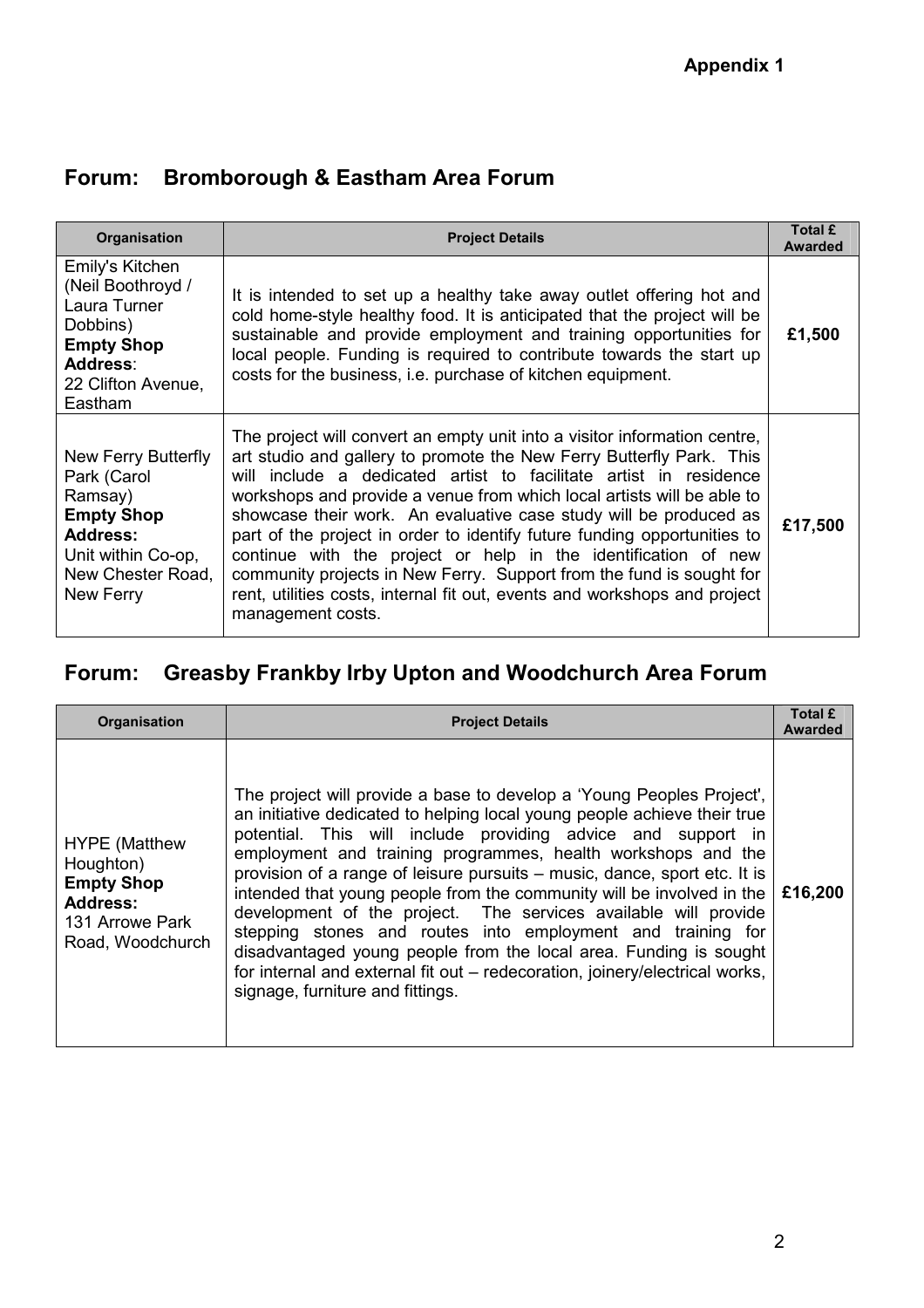| <b>Organisation</b>                                                                                   | <b>Project Details</b>                                                                                                                                                                                                                                                                                                                                                                                                                                                                                                                                                                                                                                                                                                                                                                                                                                                                                                                          | Total £<br><b>Awarded</b> |
|-------------------------------------------------------------------------------------------------------|-------------------------------------------------------------------------------------------------------------------------------------------------------------------------------------------------------------------------------------------------------------------------------------------------------------------------------------------------------------------------------------------------------------------------------------------------------------------------------------------------------------------------------------------------------------------------------------------------------------------------------------------------------------------------------------------------------------------------------------------------------------------------------------------------------------------------------------------------------------------------------------------------------------------------------------------------|---------------------------|
| <b>HYPE</b><br>(Matthew<br>Houghton)<br><b>Empty Shop</b><br>Address:<br>181 Hoylake<br>Road, Moreton | The project will work with people of all ages from the local area and deliver the<br>following activities:<br>• Crèche service over 5 mornings<br>• Computer training for elderly people<br>• HYPE dance academy<br>• Smoking cessation and health and well being events<br>• Sporty Tots coaching<br>Job search advice and guidance for young people aged 16-24. The project will<br>provide a resource to the local community and steer people in the right direction<br>regarding employment, health and well being, information about the area,<br>schooling, and local childcare services. It is intended that the shop will be open<br>in the evenings as a base for young people, aged 11-18 with a range of<br>activities and services on offer.<br>The project will seek further funding to sustain the centre. Funding is sought for<br>internal and external fit out – redecoration, joinery/electrical works, signage, rent<br>etc. | £14,290                   |

## **Forum: Liscard & Seacombe Area Forum**

| <b>Organisation</b>                                                                                                              | <b>Project Details</b>                                                                                                                                                                                                                                                                                                                                                                                                                                                                                                                                                                                                                                                                                                                                                                                                                                                                                                                                                                   | Total £<br><b>Awarded</b> |
|----------------------------------------------------------------------------------------------------------------------------------|------------------------------------------------------------------------------------------------------------------------------------------------------------------------------------------------------------------------------------------------------------------------------------------------------------------------------------------------------------------------------------------------------------------------------------------------------------------------------------------------------------------------------------------------------------------------------------------------------------------------------------------------------------------------------------------------------------------------------------------------------------------------------------------------------------------------------------------------------------------------------------------------------------------------------------------------------------------------------------------|---------------------------|
| The Reader<br>Organisation<br>(Kate<br>McDonnell)<br><b>Empty Shop</b><br><b>Address:</b><br>182 Brighton<br>Street,<br>Seacombe | The project will create a lively Pop-Up Story Shop in Seacombe during February<br>half term. Aimed at local primary school children and their families it will<br>promote reading as a fun and life enhancing activity. Using existing staff and<br>volunteers the project will deliver a range of activities which as well as reading<br>sessions will include craft, art and games. Input will also be provided by other<br>agencies i.e. Merseyside Fire and Rescue and the Community Health Team<br>linking their input to a theme in that day's stories. Participants will be actively<br>encouraged to join Seacombe Library and to join the Get into Reading Groups<br>run weekly by the library's dedicated Reader in Residence. The skills developed<br>by volunteers through the programme will ultimately enhance their<br>employability. Funding is required to cover the costs of rent, minor redecoration,<br>hire of furniture, craft materials, prizes and refreshments. | £1,625                    |
| Brenda Sharp<br><b>Empty Shop</b><br><b>Address:</b><br>27 Liscard<br>Village, Liscard                                           | The project will bring an empty shop back into use as a retail outlet and also<br>provide a venue for art and craft workshops along with studio and gallery space.<br>The shop will sell high quality handcrafted goods and artwork from independent<br>makers and artists across Wirral. Workshops and art classes will be offered for<br>all ages with subsidised sessions available to those on low incomes. Local<br>trades people and workshop leaders will be employed for the various sessions.<br>The project is expected to create one part time post initially, increasing to full<br>time once the business becomes established. The applicant intends that the<br>business should become self financing. Financial support is required to fund the<br>fit out - internal alterations, redecoration, signage rent, insurance, and utilities<br>costs.                                                                                                                         | £10,500                   |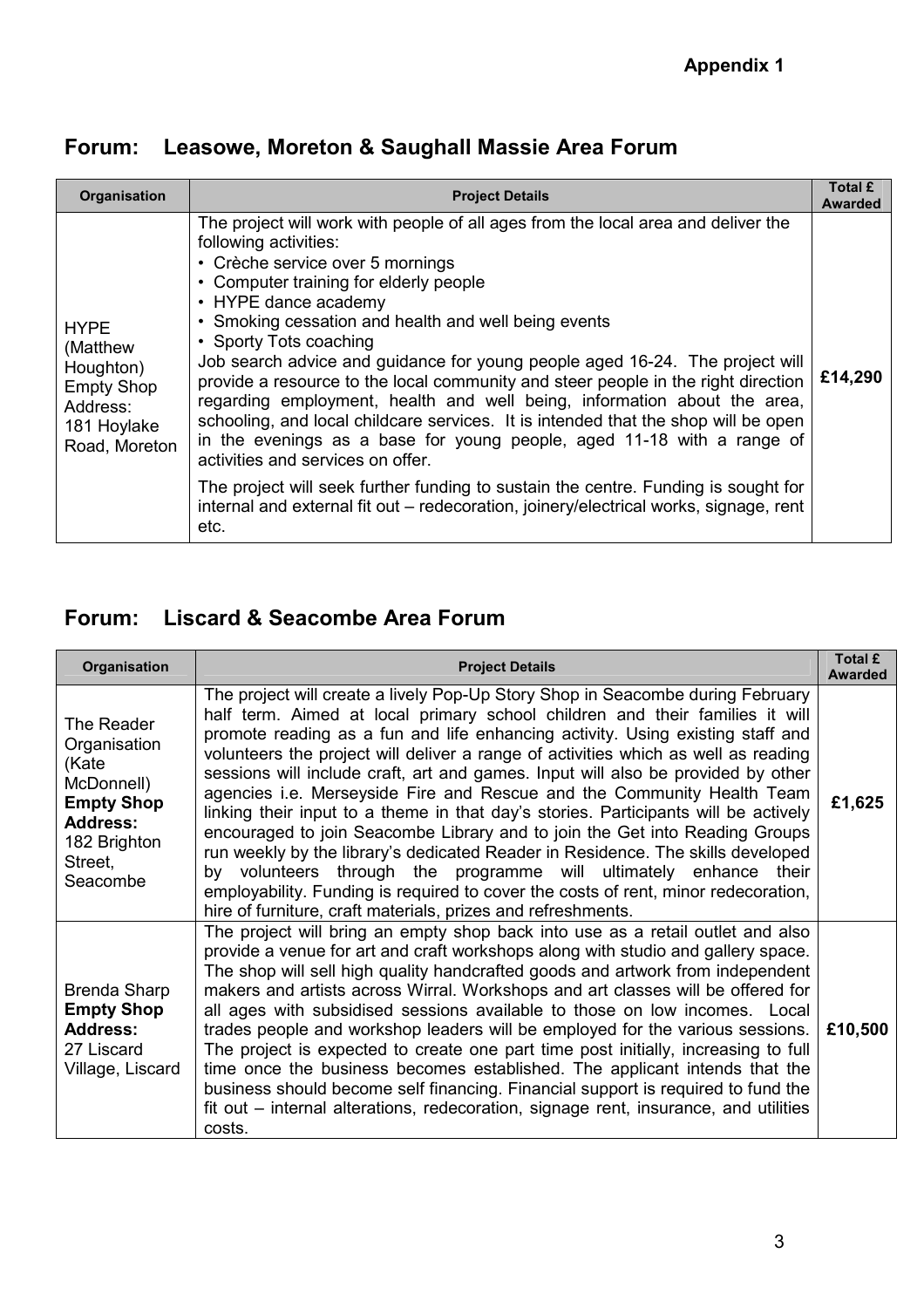| Organisation                                                                                                                                                                                           | <b>Project Details</b>                                                                                                                                                                                                                                                                                                                                                                                                                                                                                                                                                                                                                                                                                                                                                                                                                                                                                                                                                   | Total £<br><b>Awarded</b> |
|--------------------------------------------------------------------------------------------------------------------------------------------------------------------------------------------------------|--------------------------------------------------------------------------------------------------------------------------------------------------------------------------------------------------------------------------------------------------------------------------------------------------------------------------------------------------------------------------------------------------------------------------------------------------------------------------------------------------------------------------------------------------------------------------------------------------------------------------------------------------------------------------------------------------------------------------------------------------------------------------------------------------------------------------------------------------------------------------------------------------------------------------------------------------------------------------|---------------------------|
| <b>Wirral Council</b><br>for voluntary<br>Services (CVS)<br>(Steve<br>Mowbray)<br><b>Empty Shop</b><br><b>Address:</b><br>The Cherry<br><b>Tree Centre</b><br>Liscard -<br>location to be<br>confirmed | The aim of the project is to increase public awareness of the work carried out by<br>Wirral CVS and Wirral Partnership Homes, along with other community and<br>public sector partners. The shop will be managed by a team of volunteers from<br>Wirral CVS / Volunteering Wirral, with trained Advice, Information and Guidance<br>volunteers on hand to promote the wide range of volunteering opportunities<br>available. The project will also promote Wirral CVS Learning Guide Project<br>which aims to encourage adults into lifelong learning. Through the engagement<br>of volunteers the project will develop peoples' skills, knowledge and confidence<br>and improve the individual's employability. By building on existing outreach<br>services, Wirral CVS anticipate that the project would continue once the funding<br>Funding is requested for basic fit out, rent, utilities costs,<br>has ended.<br>promotional materials and volunteer's expenses. | £5,750                    |
| <b>HYPE</b> (Matthew<br>Houghton)<br><b>Empty Shop</b><br><b>Address:</b><br>190 Brighton<br>Street,<br>Seacombe                                                                                       | The project will provide a base to develop a 'Young Peoples Project', an<br>initiative dedicated to helping local young people achieve their true potential.<br>This will include providing advice and support in employment and training<br>programmes, health workshops in the afternoon and the provision of a range of<br>leisure pursuits – music, dance, sport etc. in the evening. It is intended that<br>young people from the community will be involved in the development of the<br>project. The services available will provide stepping stones and routes into<br>employment and training for disadvantaged young people from the local area.<br>The project will seek further funding to sustain the centre. Funding is sought for<br>internal and external fit out – redecoration, joinery/electrical works, signage,<br>furniture and fittings.                                                                                                          | £11,750                   |
| 67 Projects<br>(Alan Dunn)<br><b>Empty Shop</b><br><b>Address:</b><br>Liscard Centre -<br>empty shop<br>location to be<br>confirmed                                                                    | The arts project 'Everyday People' is a series of rapid drawings of Wirral people<br>as they go about everyday activities - shopping, texting, walking their dogs. It is<br>proposed that these action sketches are enlarged to decorate 5 empty shop<br>windows across the Borough – including one in Liscard. It is intended that this<br>will animate the area and increase the vitality of each retail centre, encouraging<br>people to visit. A project Facebook page will be established to collect comments<br>and responses to the drawings and to gauge the impact of the proposal on the<br>local community. Funding is needed to cover the cost of the manufacture and<br>installation of the vinyl's and the artist's fees.                                                                                                                                                                                                                                  | £1,250                    |
| 67 Projects<br>(Alan Dunn)<br><b>Empty Shop</b><br><b>Address:</b><br>Seacombe -<br>empty shop<br>location to be<br>confirmed                                                                          | The arts project 'Everyday People' is a series of rapid drawings of Wirral people<br>as they go about everyday activities - shopping, texting, walking their dogs. It is<br>proposed that these action sketches are enlarged to decorate 5 empty shop<br>windows across the Borough $-$ including one in Seacombe. It is intended that<br>this will animate the area and increase the vitality of each retail centre,<br>encouraging people to visit. A project Facebook page will be established to<br>collect comments and responses to the drawings and to gauge the impact of the<br>proposal on the local community. Funding is needed to cover the cost of the<br>manufacture and installation of the vinyl's and the artist's fees.                                                                                                                                                                                                                               | £1,864                    |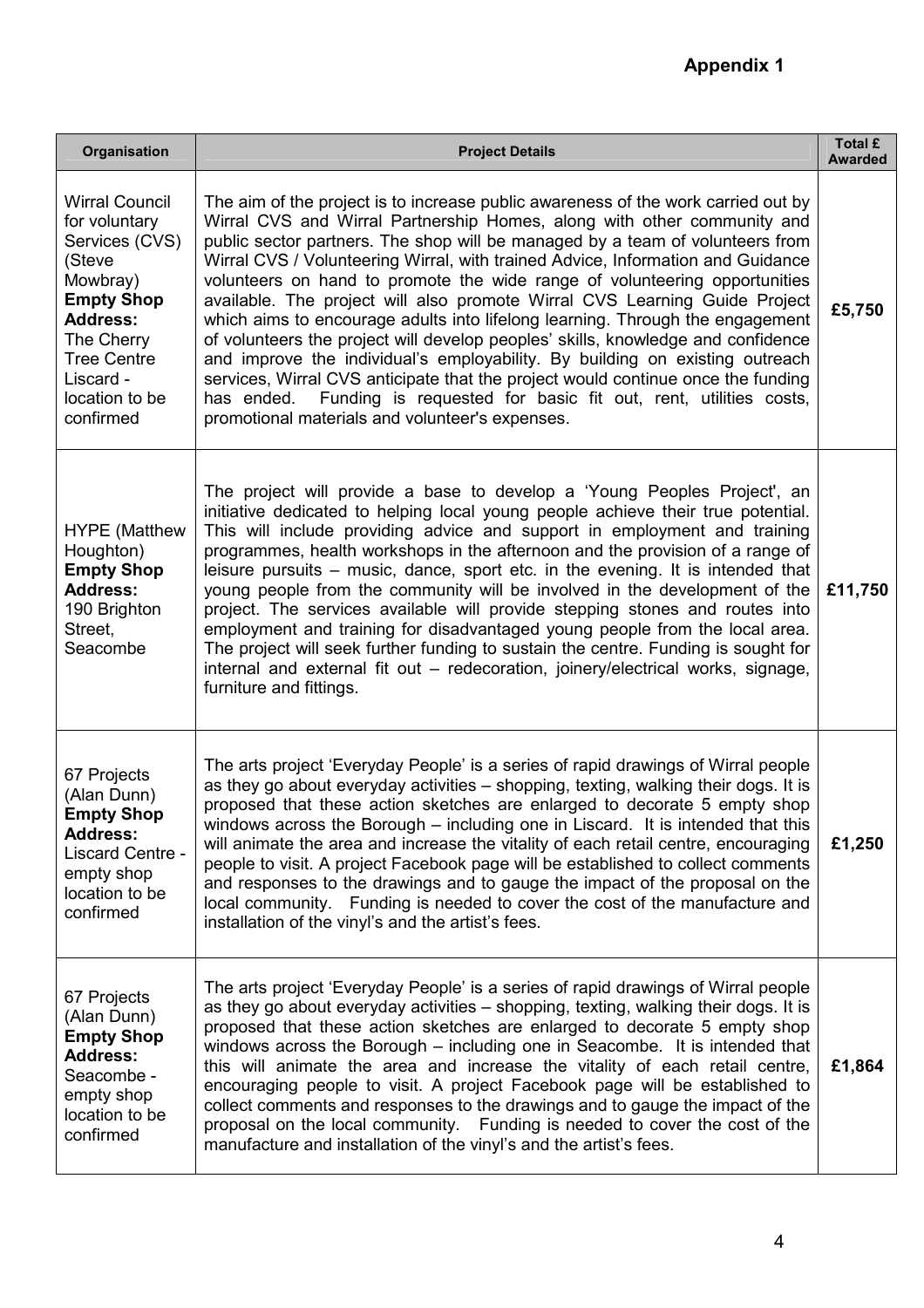## **Forum: New Brighton & Wallasey Area Forum**

| Organisation                                                                                 | <b>Project Details</b>                                                                                                                                                                                                                                                                                                                                                                                                                                                                                                                         | Total £<br><b>Awarded</b> |
|----------------------------------------------------------------------------------------------|------------------------------------------------------------------------------------------------------------------------------------------------------------------------------------------------------------------------------------------------------------------------------------------------------------------------------------------------------------------------------------------------------------------------------------------------------------------------------------------------------------------------------------------------|---------------------------|
| <b>Callum Deans</b><br><b>Empty Shop</b><br><b>Address:</b><br>229 Seaview Road,<br>Wallasey | The project is to set up a table top and computer games centre, offering a<br>range of different types of games. It will also provide a meeting space for<br>young game enthusiasts to relax and enjoy themselves and share their<br>interests in a safe environment. The project will provide opportunities for<br>voluntary work and in the longer term could provide employment<br>opportunities as the business grows. Funding is sought to assist with the<br>start up costs, internal redecoration, shelving, furniture and CCTV system. | £8,500                    |

#### **Forum: Oxton & Prenton Area Forum**

| Organisation                                                                                                        | <b>Project Details</b>                                                                                                                                                                                                                                                                                                                                                                                      | Total £<br><b>Awarded</b> |
|---------------------------------------------------------------------------------------------------------------------|-------------------------------------------------------------------------------------------------------------------------------------------------------------------------------------------------------------------------------------------------------------------------------------------------------------------------------------------------------------------------------------------------------------|---------------------------|
| <b>Revival Hub</b><br>(Rachel Millard)<br><b>Empty Shop</b><br><b>Address:</b><br>77-79 Woodchurch<br>Lane, Prenton | The applicant aims to open the shop as a base for a social enterprise<br>business which will help young women, who may be lacking in confidence<br>and self esteem and not sure about their education and employment paths,<br>to achieve their potential through a wide variety of activities. This will<br>include:                                                                                       | £8,000                    |
|                                                                                                                     | • Café with volunteer opportunities to prepare young women for work in<br>the catering and hospitality sector<br>• Designer dress swap shop - introducing young women to running a<br>business / social enterprise<br>• Recycling and selling furniture through art and craft workshops<br>• Provision of workspace to trial business ideas<br>• Facilitating inspiring talks from successful businesswomen |                           |
|                                                                                                                     | It is anticipated that the project will become self financing through<br>developing the social enterprise activities highlighted above.                                                                                                                                                                                                                                                                     |                           |
|                                                                                                                     | Support is needed to cover essential start up costs – fit out, rent/rates,<br>equipment and furniture.                                                                                                                                                                                                                                                                                                      |                           |